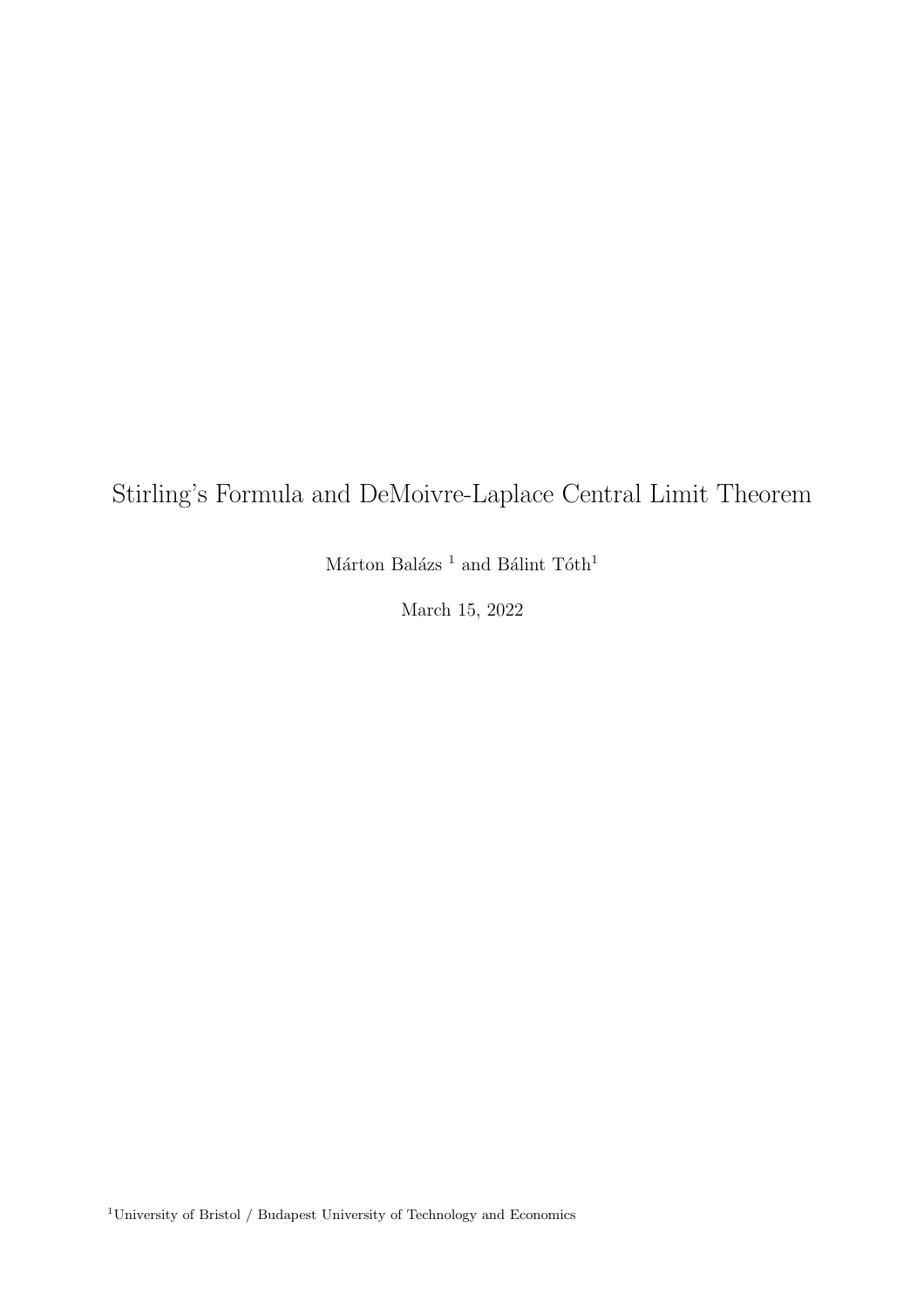Using *Stirling's formula* we prove one of the most important theorems in probability theory, the DeMoivre-Laplace Theorem. The statement will be that under the appropriate (and different from the one in the Poisson approximation!) scaling the Binomial distribution converges to Normal. First we prove Stirling's formula for approximating factorials. This will be needed to estimate the binomial coefficient in the Binomial distribution.

Theorem 1 (Stirling's-formula) For large integer n's we have

$$
n! \simeq \frac{n^n}{e^n} \cdot \sqrt{2\pi n}, \qquad \text{to be more precise } \forall n > 0 \qquad 1 < \frac{n!}{\frac{n^n}{e^n} \cdot \sqrt{2\pi n}} < e^{\frac{1}{12n}}.
$$

For large *n*'s, the error term that bounds the fraction is approximately  $1 + \frac{1}{12n}$ .

Proof. The value of  $\pi$  will not result from this proof yet. We will use the DeMoivre-Laplace Theorem to see this. Taking the logarithm of n!,  $\ln n! = \sum_{n=1}^{\infty}$  $k=1$  $\ln k$ . We start with some intuition that explains why things are done later the way as shown. Comparing areas on the pictures, we have

$$
\int_{0}^{n} \ln x \, dx \leq \sum_{k=1}^{n} \ln k \leq \int_{1}^{n+1} \ln x \, dx :
$$



Computing the integrals,

$$
n \ln n - n \le \ln n! \le (n+1) \ln(n+1) - n.
$$

Our approximating formula will be between these two bounds. We pick  $(n + 1/2) \ln n - n$ , and look at the difference

$$
d_n = \ln n! - \left[ \left( n + \frac{1}{2} \right) \ln n - n \right].
$$

We show that

- $d_n$  is monotone decreasing, thus converges to a limit d,
- for every *n*, we also have  $d < d_n < d + \frac{1}{12n}$ .

Once we have these properties, the statement follows:

$$
e^d < e^{d_n} = \frac{n!}{\frac{n^{n+1/2}}{e^n}} < e^d \cdot e^{\frac{1}{12n}}, \text{ that is,}
$$
\n
$$
1 < \frac{n!}{\frac{n^n}{e^n} \cdot \sqrt{2\hat{\pi}n}} < e^{\frac{1}{12n}}
$$

with some unknown constant  $\hat{\pi}$ .

To see the two properties, we look at the "decrement" of  $d_n$ :

$$
d_n - d_{n+1} = -\ln(n+1) - \left(n + \frac{1}{2}\right)\ln n + \left(n + \frac{3}{2}\right)\ln(n+1) - 1
$$
  
=  $\left(n + \frac{1}{2}\right)\ln\frac{n+1}{n} - 1$   
=  $\left(n + \frac{1}{2}\right)\ln\frac{1 + \frac{1}{2n+1}}{1 - \frac{1}{2n+1}} - 1$   
=  $\frac{1}{2t}\ln\frac{1+t}{1-t} - 1$   
=  $\frac{1}{2t}\left[\ln(1+t) - \ln(1-t)\right] - 1,$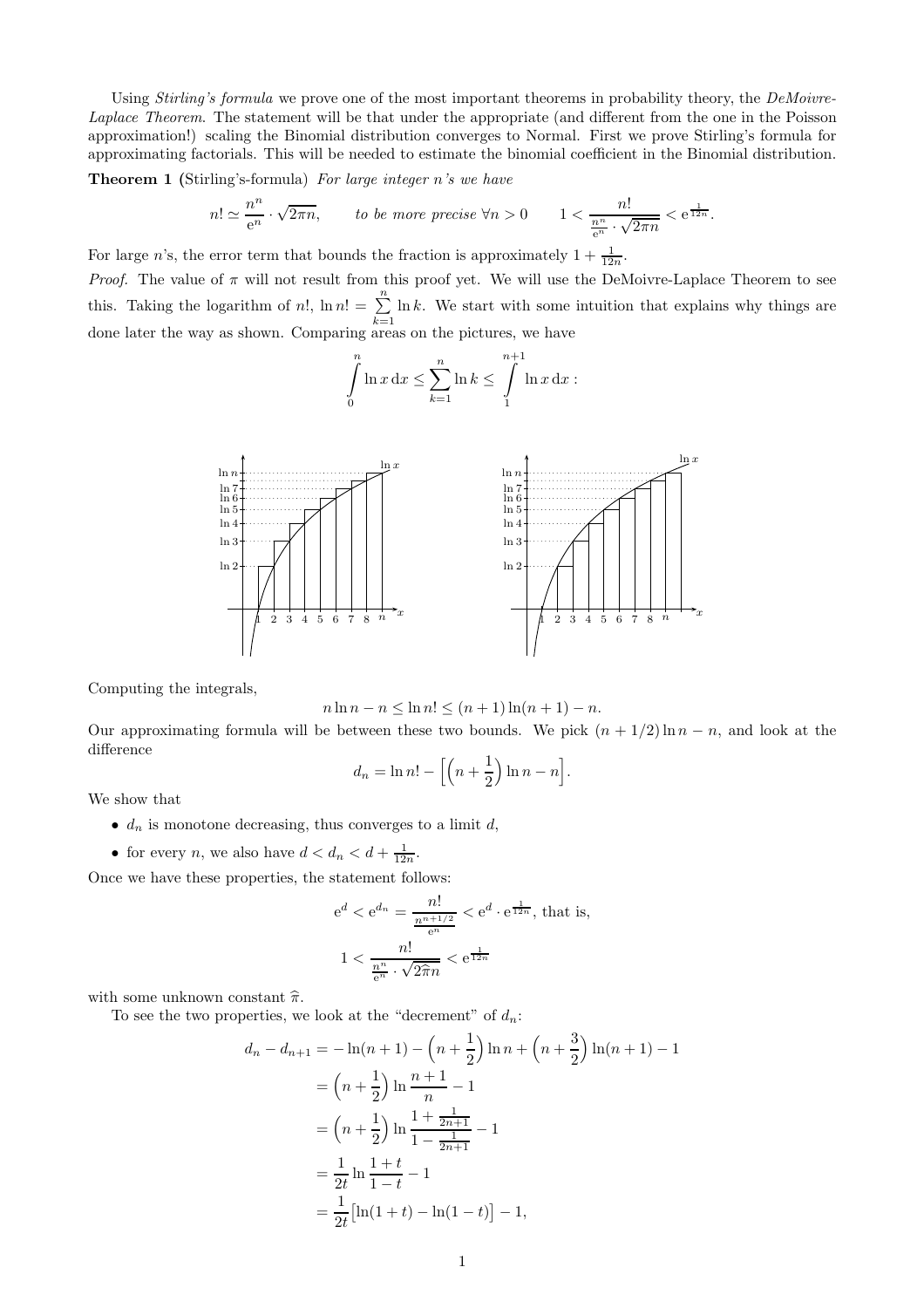where we intorduced the new variable  $t = 1/[2n + 1]$ . Integrating the sum formula

$$
\frac{1}{1-t} = \sum_{k=0}^{\infty} t^k
$$

for the geometric series, and looking at the substitution at  $t = 0$  we easily derive the Taylor series of  $\ln(1 - t)$ :

$$
\ln(1-t) = -\sum_{k=1}^{\infty} \frac{t^k}{k},
$$
 from which  $\ln(1+t) = -\sum_{k=1}^{\infty} (-1)^k \frac{t^k}{k}$ 

also follows. Using this,

$$
d_n - d_{n+1} = \frac{1}{2t} \sum_{k=1}^{\infty} \left(1 - (-1)^k\right) \cdot \frac{t^k}{k} - 1 = \frac{1}{t} \sum_{\ell=0}^{\infty} \frac{t^{2\ell+1}}{2\ell+1} - 1 = \frac{1}{t} \sum_{\ell=1}^{\infty} \frac{t^{2\ell+1}}{2\ell+1},
$$

which shows that  $d_n$  is decreasing, therefore it has a limit d. We proceed with the sum on the right hand-side:

$$
d_n - d_{n+1} < \sum_{\ell=1}^{\infty} \frac{t^{2\ell}}{3} = \frac{1}{3} \cdot \frac{t^2}{1 - t^2} = \frac{1}{3} \cdot \frac{1}{(2n+1)^2 - 1} = \frac{1}{12} \cdot \frac{1}{n^2 + n} = \frac{1}{12} \cdot \frac{1}{n} - \frac{1}{12} \cdot \frac{1}{n+1},
$$

from which  $d_n - \frac{1}{12n}$  is increasing. Thus

$$
d_n - d = \lim_{m \to \infty} (d_n - d_m) = \lim_{m \to \infty} \left( d_n - \frac{1}{12n} - d_m + \frac{1}{12m} + \frac{1}{12n} - \frac{1}{12m} \right) < \frac{1}{12n} - \lim_{m \to \infty} \frac{1}{12m} = \frac{1}{12n}.
$$

Let now  $X \sim \text{Binom}(n, p)$ , p fixed, and take n to infinity. (This is very different from the Poisson approximation, where p went to zero like the reciprocal of n.) Below we use  $q = 1 - p$ . The standardised version

$$
\frac{X - \mathbb{E}X}{\mathbb{V}\text{ar } X} = \frac{X - np}{\sqrt{npq}}
$$

of the Binomial variable has zero mean and standard deviation one. The statement of the DeMoivre-Laplace Theorem will be that as  $n \to \infty$ , this standardized Binomial distribution converges to Standard Normal. However, as the Binomial is discrete and the Normal is continuous, it is not even clear at first reading how to formulate such a statement precisely. Consider the probability mass function of the Binomial variable  $X$ . As X is integer-valued, it is natural to associate the integer k with the real interval  $[k-1/2, k+1/2]$ :

$$
p_X(k) = \mathbb{P}\{X = k\} = \mathbb{P}\Big\{k - \frac{1}{2} \le X < k + \frac{1}{2}\Big\} = \mathbb{P}\Big\{\frac{k - 1/2 - np}{\sqrt{npq}} \le \frac{X - np}{\sqrt{npq}} < \frac{k + 1/2 - np}{\sqrt{npq}}\Big\}.
$$

The length  $1/\sqrt{npq}$  of this rescaled interval goes to zero. By the intuitive meaning of the probability density function, we are now able to formulate what is meant by the convergence of the rescaled Binomial to the Normal distribution: for large  $n$  we expect

$$
p_X(k) = \mathbb{P}\left\{\frac{k-1/2-np}{\sqrt{npq}} \le \frac{X-np}{\sqrt{npq}} < \frac{k+1/2-np}{\sqrt{npq}} \right\} \simeq \varphi\left(\frac{k-np}{\sqrt{npq}}\right) \cdot \frac{1}{\sqrt{npq}},
$$

where  $\varphi$  is the Standard Normal density. This is the essence of the statement of the DeMoivre-Laplace Theorem: **Theorem 2** (DeMoivre-Laplace) Let  $X \sim Binom(n, p)$ , where p is fixed. Let  $A_n$  be nondecreasing such that  $\lim_{n\to\infty} A_n/n^{1/6} = 0$ . Then

$$
\max_{|k - np| < \sqrt{n} \cdot A_n} \left| \frac{p_X(k) \cdot \sqrt{n p q}}{\varphi \left( \frac{k - np}{\sqrt{n p q}} \right)} - 1 \right| = \mathcal{O} \left( \frac{A_n^3}{\sqrt{n}} \right)
$$

that is, the left hand-side stays bounded in n after dividing it by  $A_n^3/\sqrt{n}$ .

*Proof.* It will be a consequence of this theorem that the constant  $\hat{\pi}$  equals  $\pi$ , we do not need to assume this. Approximating the Binomial mass function via Stirling's formula,

$$
p_X(k) = \frac{n! \cdot p^k \cdot q^{n-k}}{k! \cdot (n-k)!} = \frac{n^n \cdot p^k \cdot q^{n-k}}{k^k \cdot (n-k)^{n-k}} \cdot \frac{\sqrt{2\pi n}}{\sqrt{2\pi k} \cdot \sqrt{2\pi (n-k)}} \cdot \left(1 + \mathcal{O}\left(\frac{1}{n}\right)\right)
$$
  
= 
$$
\frac{1}{\sqrt{2\pi npq}} \cdot \frac{1}{\left(\frac{n-k}{nq}\right)^{n-k} \left(\frac{k}{np}\right)^k} \cdot \frac{1}{\left(\frac{n-k}{nq}\right)^{1/2} \left(\frac{k}{np}\right)^{1/2}} \cdot \left(1 + \mathcal{O}\left(\frac{1}{n}\right)\right)
$$
  
= 
$$
\frac{1}{\sqrt{2\pi npq}} \cdot \frac{1}{\left(1 - \frac{k - np}{nq}\right)^{n-k} \left(1 + \frac{k - np}{np}\right)^k} \cdot \frac{1}{\left(1 - \frac{k - np}{nq}\right)^{1/2} \left(1 + \frac{k - np}{np}\right)^{1/2}} \cdot \left(1 + \mathcal{O}\left(\frac{1}{n}\right)\right).
$$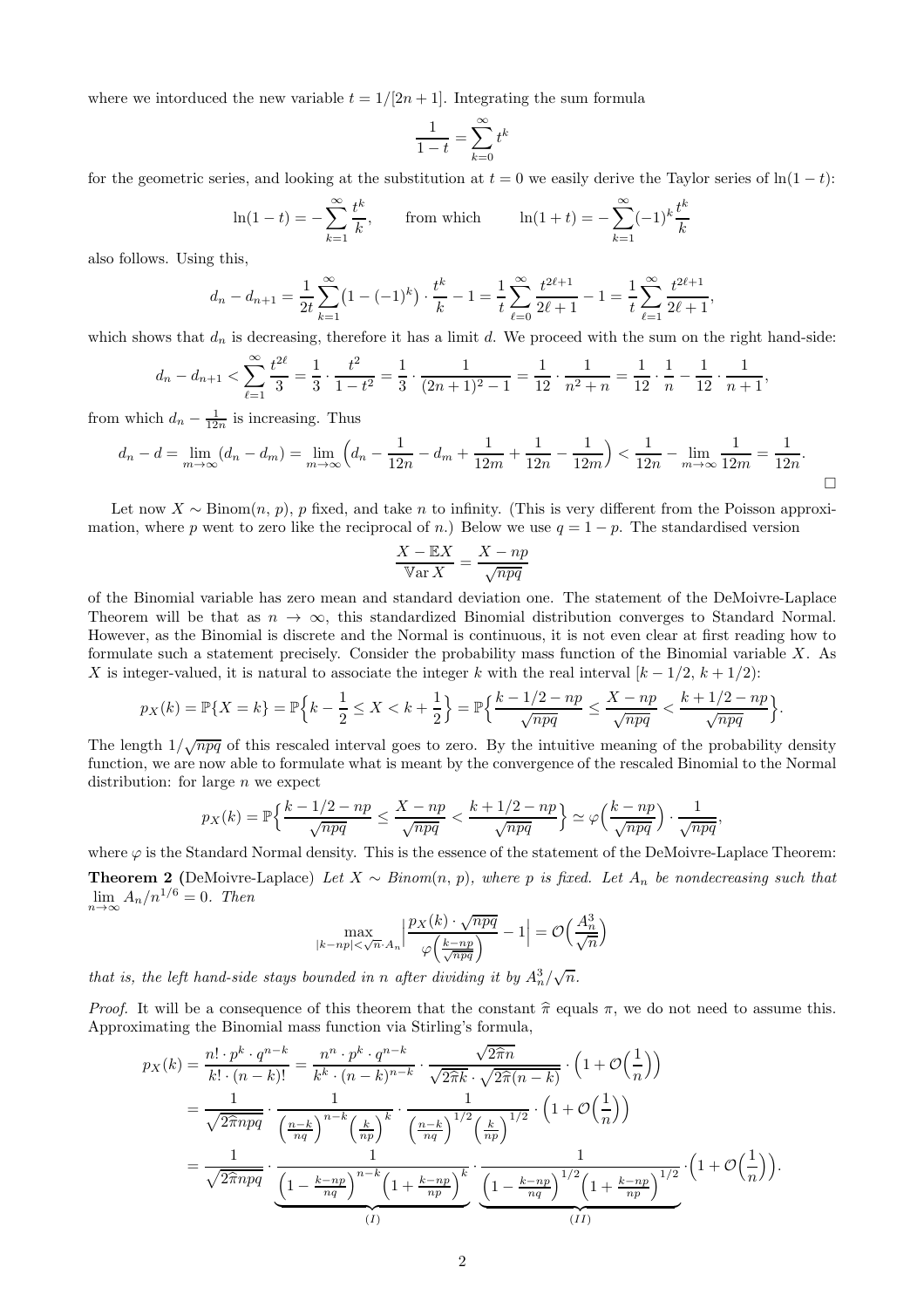The advantage here is that according to the condition in the max, we have  $[k - np]/n < A_n/\sqrt{n}$  which goes to zero. Therefore taking logarithm of the term  $(I)$  and expanding it to second order we have

$$
\ln(I) = (k - n) \cdot \ln\left(1 - \frac{k - np}{nq}\right) - k \cdot \ln\left(1 + \frac{k - np}{np}\right)
$$
  
\n
$$
= -(k - n) \cdot \frac{k - np}{nq} - k \cdot \frac{k - np}{np} - \frac{1}{2} \cdot (k - n) \cdot \left(\frac{k - np}{nq}\right)^2 + \frac{1}{2} \cdot k \cdot \left(\frac{k - np}{np}\right)^2 + \mathcal{O}\left(\frac{A_n^3}{n^3}\right) \cdot n
$$
  
\n
$$
= \frac{(n - k)p - kq}{npq} \cdot (k - np) + \frac{(n - k)p^2 + kq^2}{2n^2p^2q^2} \cdot (k - np)^2 + \mathcal{O}\left(\frac{A_n^3}{\sqrt{n}}\right)
$$
  
\n
$$
= \frac{np - k(p + q)}{npq} \cdot (k - np) + \frac{np^2 - k(p - q)(p + q)}{2n^2p^2q^2} \cdot (k - np)^2 + \mathcal{O}\left(\frac{A_n^3}{\sqrt{n}}\right)
$$
  
\n
$$
= \frac{-2npq + np^2 - k(p - q)}{2n^2p^2q^2} \cdot (k - np)^2 + \mathcal{O}\left(\frac{A_n^3}{\sqrt{n}}\right)
$$
  
\n
$$
= \frac{-npq + np(p - q) - k(p - q)}{2n^2p^2q^2} \cdot (k - np)^2 + \mathcal{O}\left(\frac{A_n^3}{\sqrt{n}}\right)
$$
  
\n
$$
= \frac{(k - np)^2}{2npq} - \frac{(p - q)(k - np)^3}{2n^2p^2q^2} + \mathcal{O}\left(\frac{A_n^3}{\sqrt{n}}\right)
$$
  
\n
$$
= -\frac{(k - np)^2}{2npq} + \mathcal{O}\left(\frac{A_n^3}{\sqrt{n}}\right),
$$

since the second term is also  $\mathcal{O}(A_n^3/\sqrt{n})$ . Take the exponential again:

$$
(I) = e^{-\frac{(k-np)^2}{2npq}} \cdot \left(1 + \mathcal{O}\left(\frac{A_n^3}{\sqrt{n}}\right)\right).
$$

In the term  $(II)$  we only look at the constant part of the series expansion, with first order error bound:

$$
(II) = 1 + \mathcal{O}\left(\frac{A_n}{\sqrt{n}}\right).
$$

Combining the details,

$$
p_X(k) = \frac{1}{\sqrt{2\hat{\pi}npq}} \cdot e^{-\frac{(k-np)^2}{2npq}} \cdot \left(1 + \mathcal{O}\left(\frac{A_n^3}{\sqrt{n}}\right)\right) \cdot \left(1 + \mathcal{O}\left(\frac{A_n}{\sqrt{n}}\right)\right) \cdot \left(1 + \mathcal{O}\left(\frac{1}{n}\right)\right)
$$

$$
= \frac{1}{\sqrt{2\hat{\pi}npq}} \cdot e^{-\frac{(k-np)^2}{2npq}} \cdot \left(1 + \mathcal{O}\left(\frac{A_n^3}{\sqrt{n}}\right) + \mathcal{O}\left(\frac{A_n}{\sqrt{n}}\right)\right)
$$

$$
= \frac{1}{\sqrt{2\hat{\pi}npq}} \cdot e^{-\frac{(k-np)^2}{2npq}} \cdot \left(1 + \mathcal{O}\left(\frac{A_n^3}{\sqrt{n}}\right)\right)
$$

where we picked the largest of the error bounds in the last step.

In the DeMoivre-Laplace Theorem mass functions and densitiy functions are featured, thus we have a local limit theorem. Notice that fine asymptotics and error bounds are also part of the statement. The version comparing distribution functions is the global limit theorem:

**Theorem 3** (Global form of the DeMoivre-Laplace Theorem) Let p be fixed, and  $X \sim Binom(n, p)$ . Then for all  $a < b$  fixed reals, we have

$$
\lim_{n \to \infty} \mathbb{P}\Big\{a \le \frac{X - np}{\sqrt{npq}} \le b\Big\} = \Phi(b) - \Phi(a).
$$

Notice that each or both of the inequalities above can be turned to strict from non-strict with no change in the validity of the theorem.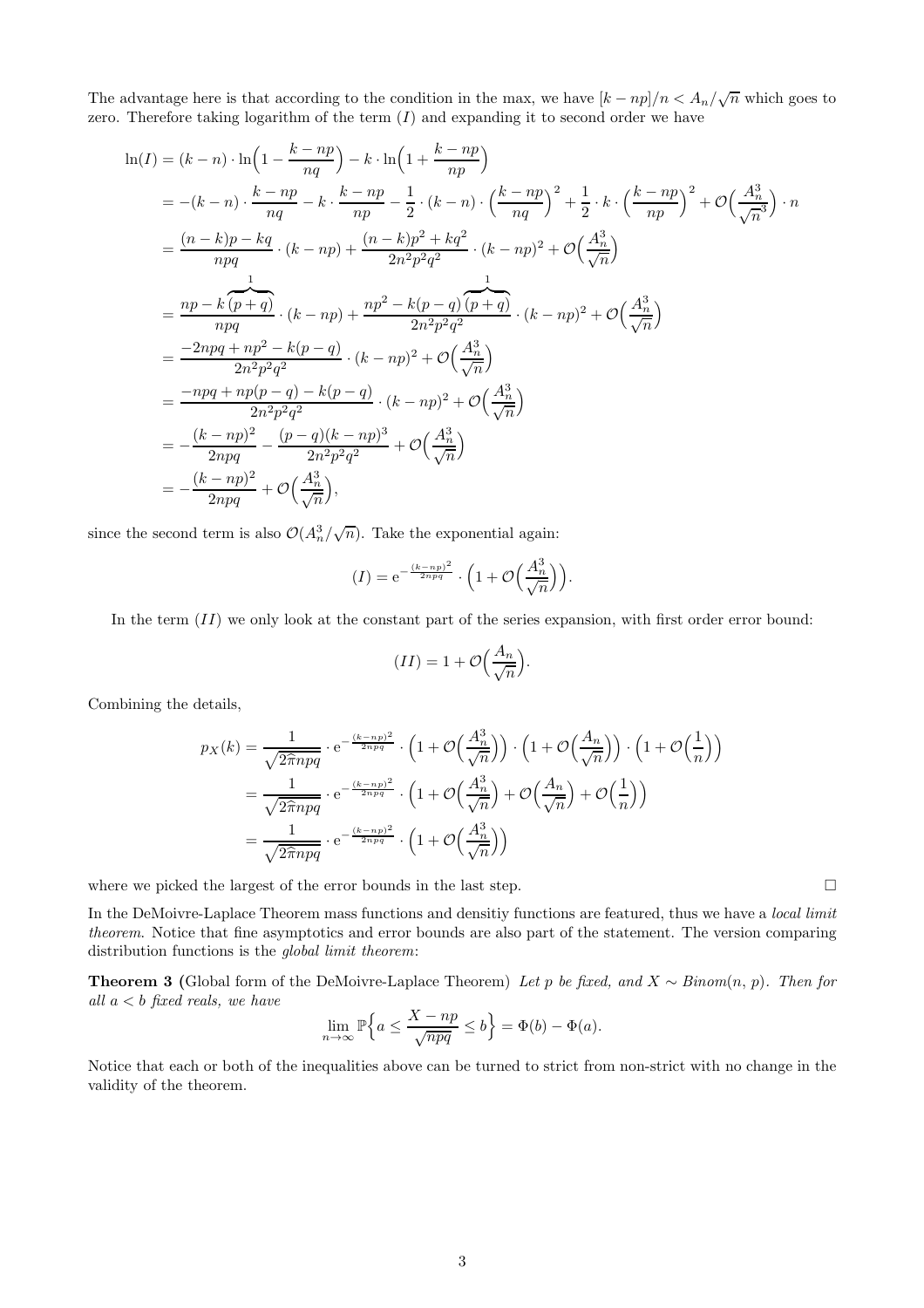Proof. By the triangle inequality,

$$
\left| \mathbb{P} \left\{ a \le \frac{X - np}{\sqrt{npq}} \le b \right\} - \left( \Phi(b) - \Phi(a) \right) \right| = \left| \sum_{k = \lceil a \sqrt{npq} + np \rceil}^{\lceil b \sqrt{npq} - 1 + np \rceil} p_X(k) - \int_a^b \varphi(x) dx \right|
$$
  

$$
\le \left| \sum_{k = \lceil a \sqrt{npq} + np \rceil}^{\lceil b \sqrt{npq} - 1 + np \rceil} \left( p_X(k) - \frac{1}{\sqrt{npq}} \cdot \varphi\left(\frac{k - np}{\sqrt{npq}}\right) \right) \right|
$$
  

$$
+ \left| \sum_{k = \lceil a \sqrt{npq} + np \rceil}^{\lceil b \sqrt{npq} - 1 + np \rceil} \frac{1}{\sqrt{npq}} \cdot \varphi\left(\frac{k - np}{\sqrt{npq}}\right) - \int_a^b \varphi(x) dx \right|.
$$
  
(1)

The second term is the difference between the integral of the function  $\varphi$  and the Riemann sum of this integral, therefore this term goes to zero. For the first term, let  $c > \max(b\sqrt{pq}, a\sqrt{pq})$ . Rewriting the DeMoivre-Laplace Theorem,

$$
\max_{|k - np| < c\sqrt{n}} \left| p_X(k) - \frac{1}{\sqrt{npq}} \cdot \varphi\left(\frac{k - np}{\sqrt{npq}}\right) \right| = \max_{|k - np| < c\sqrt{n}} \left| \frac{p_X(k) \cdot \sqrt{npq}}{\varphi\left(\frac{k - np}{\sqrt{npq}}\right)} - 1 \right| \cdot \frac{1}{\sqrt{npq}} \cdot \varphi\left(\frac{k - np}{\sqrt{npq}}\right) \le \mathcal{O}\left(\frac{1}{\sqrt{n}}\right) \cdot \frac{1}{\sqrt{2\pi npq}} = \mathcal{O}\left(\frac{1}{n}\right)
$$

for all k's in (1). The sum (1) has only  $\mathcal{O}(\sqrt{n})$  many summands, thus the sum of the error bounds is still in the order of  $\mathcal{O}(1/\sqrt{n}).$ 

The global theorem is now proved for the density  $\varphi(x) = (1/\sqrt{2\hat{\pi}}) \cdot e^{-x^2/2}$ . However, it then follows that this function  $\varphi$  is a proper density function, from which we also conclude that  $\hat{\pi} = \pi$ .

We remark here that the global theorem is a special case of the so-called Central Limit Theorem.

Example 4 The ideal size of a course is 150 students. On average 30% of those accepted will enroll, therefore the organisers accept  $\mu$ <sub>50</sub> students. What is the probability that more than 150 students enroll?

Assuming independence, the number of those who enroll is  $X \sim Binom(450, 0.3)$ . Using the global theorem,  $(np = 135, \sqrt{npq} \simeq 9.72)$ 

$$
\mathbb{P}\{X > 150\} = \mathbb{P}\{X > 150.5\} \simeq \mathbb{P}\left\{\frac{X - 135}{9.72} > \frac{150.5 - 135}{9.72}\right\} \simeq 1 - \Phi\left(\frac{150.5 - 135}{9.72}\right) \simeq 1 - \Phi(1.59) \simeq 0.0559.
$$

Example 5 Flipping a fair coin 40 times, what is the probability that exactly 20 Heads result?

The answer to this question is of course  $\binom{40}{20} \cdot (1/2)^{40} \simeq 0.1254$ . An approxmative answer can be given using the DeMoivre-Laplace Theorem:

$$
p(20) \simeq \frac{1}{\sqrt{npq}} \cdot \varphi\left(\frac{20 - np}{\sqrt{npq}}\right) = \frac{1}{\sqrt{20\pi}} e^0 \simeq 0.1262.
$$

We can also use the global version of the theorem,  $X$  is the number of Heads that result:

$$
\mathbb{P}\{X=20\} = \mathbb{P}\{19.5 \le X < 20.5\} = \mathbb{P}\left\{\frac{19.5 - np}{\sqrt{npq}} \le \frac{X - np}{\sqrt{npq}} < \frac{20.5 - np}{\sqrt{npq}}\right\}
$$
\n
$$
= \mathbb{P}\left\{-\frac{0.5}{\sqrt{10}} \le \frac{X - 20}{\sqrt{10}} < \frac{0.5}{\sqrt{10}}\right\}
$$
\n
$$
\simeq \Phi\left(\frac{0.5}{\sqrt{10}}\right) - \Phi\left(-\frac{0.5}{\sqrt{10}}\right)
$$
\n
$$
= 2\Phi\left(\frac{0.5}{\sqrt{10}}\right) - 1 \simeq 0.1256.
$$

Below we plot the graphs connected to this example. The solid line represents the standard normal density function (the denominator in the DeMoivre-Laplace Theorem). Dots plot  $\sqrt{npq} = \sqrt{10}$  times the probability that the Binomial random variable takes on value  $\sqrt{npq} \cdot x + np = \sqrt{10} \cdot x + 20$  when this is an integer (this is the numerator in the DeMoivre Laplace Theorem). One can hardly spot any difference.